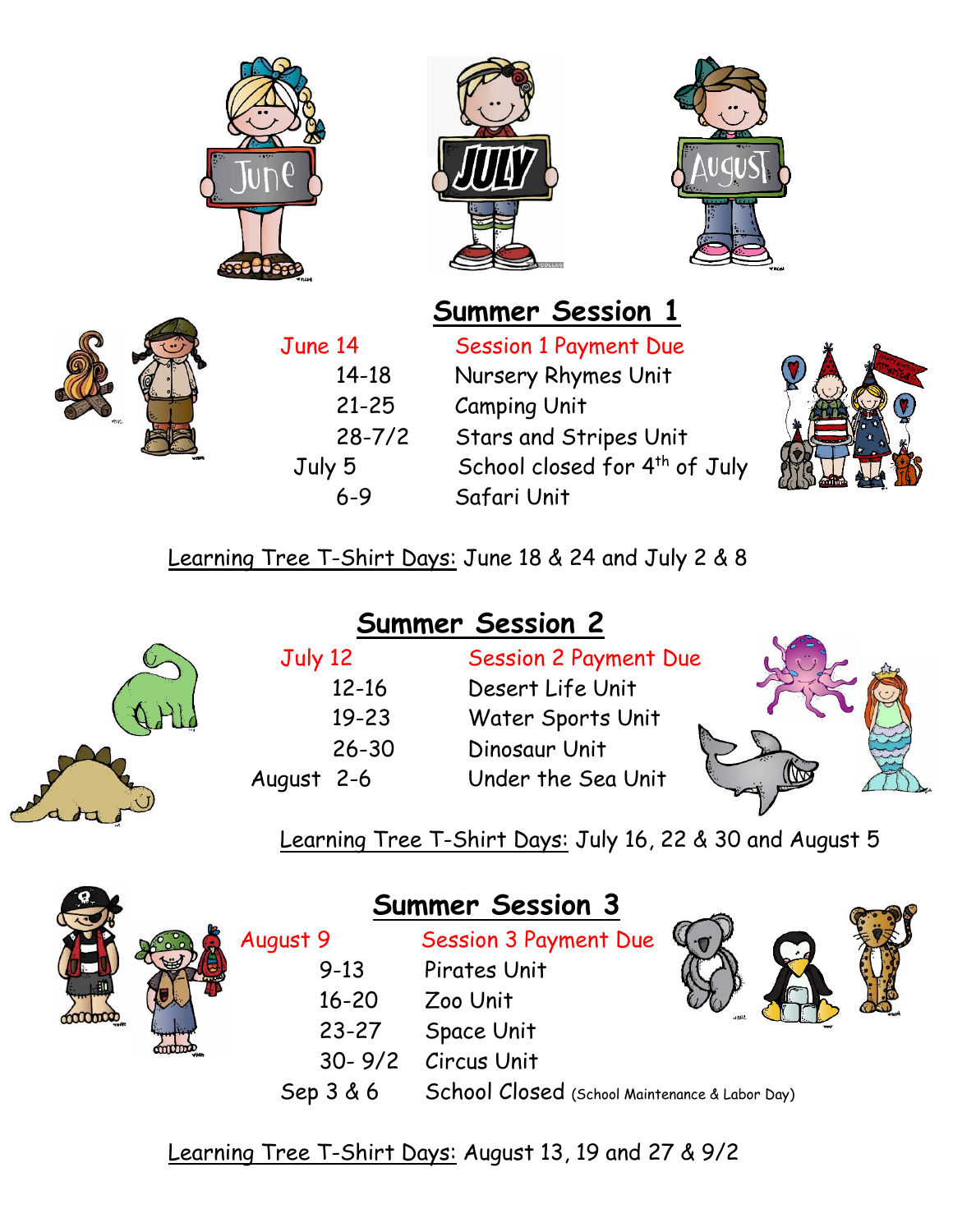The first day of school for Students who are staying with us for the Fall is Tuesday, September 7<sup>th</sup>.

Welcome to The Learning Tree Preschool, LLC Summer Program! We have lots of fun and exciting unit studies planned for the summer that we're sure our students will love! We would like to welcome all of our new and returning students. We look forward to a great summer!

Please read the following information to help keep your children safe and make things run smoothly:

- 1. When dropping off or picking up children, park only in the designated parking spaces. No parking is permitted along the East wall with all of the greenery. Also, the area along the sidewalk nearest the school that is adjacent to the Handicapped parking is not a parking spot. There are 3 spots along the sidewalk that are marked with white paint outlines. Those are the only spots that are available for parking nearest the building. When using those spots, please be sure to park flush against the sidewalk, and not at an angle. If those are full, please take advantage of the remaining spots throughout the parking lot. Also, it's nice to visit with friends, but try to visit off the school grounds as parking spaces are limited and traffic gets very congested during peak drop off and pick up hours. Street parking and the public lot on the corner are also available for your convenience. For the safety of our students, please also remember to follow the painted arrows and drive slowly, taking extra precautions while in the parking lot.
- 2. At this time, parents are not allowed in the classrooms. Due to COVID restrictions, parents are asked to take students to one of the 2 drop zones for drop off, and then pick up from one of the 2 drop zones at pick up time. However, at afternoon pick up time, parents may escort their child to the doorway of the classroom to retrieve jackets or other belongings when there are no children/teachers in the building.
- 3. Temperature taking will not be required when dropping your student off. When bringing your child to school, you are attesting that your child has been free of: fever, cough and shortness of breath, within the last 24 hours, AND that he/she, nor anyone in your immediate household, has had COVID or been in contact with anyone who has tested positive for COVID in the last 14 days. Overall wellness checks will be performed by your child's teachers throughout the morning. If your child is not well enough to be at school, we will contact you to pick them up.
- 4. When dropping your full day student off at school in the morning --- Preschool and Pre K parents may drop nap blankets off in the hallway cubbies. Please bring all nap items to school in a bag for easier transportation. Preschool and Pre K lunches will still be taken to the lunch cart on the playground.

\*Preschool Tots and Roly Poly parents, please hand your child's nap blankets/lunches to the teacher at check in time.

5. Please make sure that your child brings a refillable water bottle to school with them each day. Preschool and Pre K students can put their water bottles in their bins along the wall, Preschool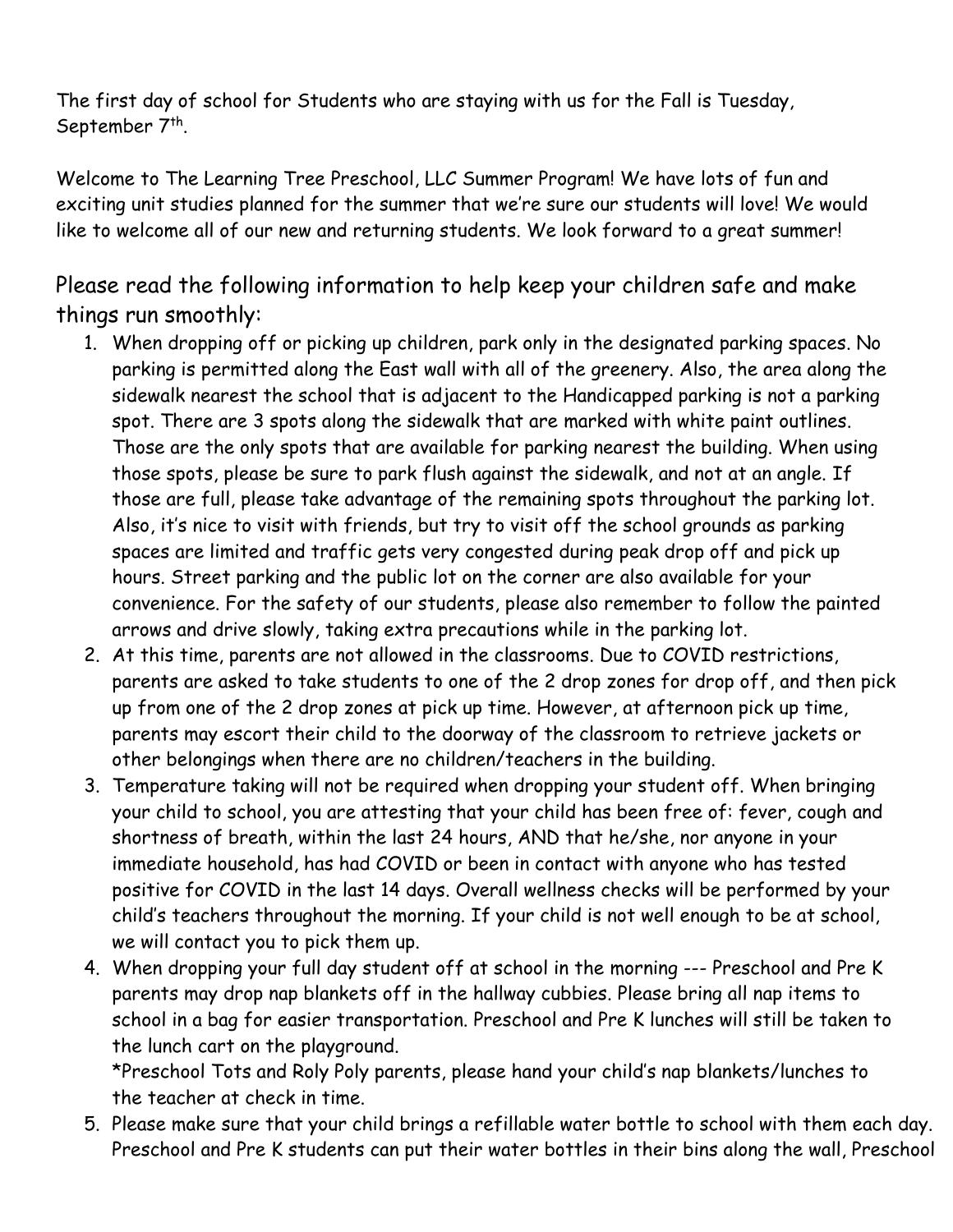Tots and Roly Polys can give them to the teacher at the Drop Zone.

- 6. We are not currently loaning out extra clothes or jackets. All children should have a jacket, and 1 or 2 complete changes of clothes in their cubbies in case of spills or accidents. If your child has an accident/spill requiring changing of clothes, and there are none available in their cubby, we will need to call to have clothes brought to school. If a Preschool or Pre K student has an occasional urine accident, we will change them and bag up their soiled clothes. However, if a student in the Preschool or Pre Kindergarten program has a bowel movement accident, that portion of the school is not equipped to with the proper facilities to change them, clean up appropriately and dispose of their soiled clothes. So, if a student in either of those programs has a bowel movement accident, the parents will be called to pick them up. Frequent bathroom accidents for Preschool and Pre Kindergarten students may require the evaluation of readiness for the program. Please refer to our "Bathroom Accident Policy" for full details.
- 7. State law requires that all children be signed in and out daily. We ask that you sign your child(ren) in and out through our computer system. If you haven't been fingerprinted or given a passcode yet, please see the office for assistance. In the event that the internet is down, you must sign in and out on the paper log. Please sign the time of drop off/pick up as well as your FULL signature.
- 8. Please do not let your children play with the keypad at the door entrance or pull/yank on the door. Pulling forcefully on the door while it is locked, may cause it to break. The door will only briefly unlock when a valid code has been entered. If you enter your code and do not hear a click at the handle, your input was not successful. Please wait a moment for the keypad to reset, and then re-enter your code.
- 9. Please make drop off and pickups quick, and do not linger in the building. When possible, please try to have one parent do drop off and pick up to avoid extra germs and traffic in the building. In addition, when doing drop off and pick, please maintain social distancing.
- 10. Pay tuition in full on the first day of scheduled attendance in order to receive the 10% discount. Payments received after the due date will be billed at the regular tuition rate.
- 11. There is a \$10.00 per hour charge for our half day students attending before 8:50am and after 12:00pm. This cost will be applied to your next tuition statement and listed as "extended cost" from the previous billing cycle.
- 12. Make sure your children do not enter or leave the building without you. In addition, please do not allow children to pull on the door handle and/or push on the entry pin pad. While you are exiting, be sure to hold your child's hand in the parking lot until you put them in the car. The parking lot is not an appropriate place for parents to gather and socialize. It can be very dangerous when children are running around while parents are talking.
- 13. LABEL, LABEL and LABEL! Label all personal items such as blankets, sheets, sweaters/jackets, lunchboxes, containers, etc. Basically, label EVERYTHING!
- 14. Make sure nap items are small enough to fit in cubbies. If they hang over, they are too big. Please do not store items in the cubbies in plastic bags. All items should be taken home weekly to be laundered.
- 15. Please send lunches and snacks that are nutritious and send what your child normally eats at home. We do have a microwave to warm up lunches. Don't forget eating utensils and an ice pack to keep food cool. Remember – candy is not permitted in school. For safety